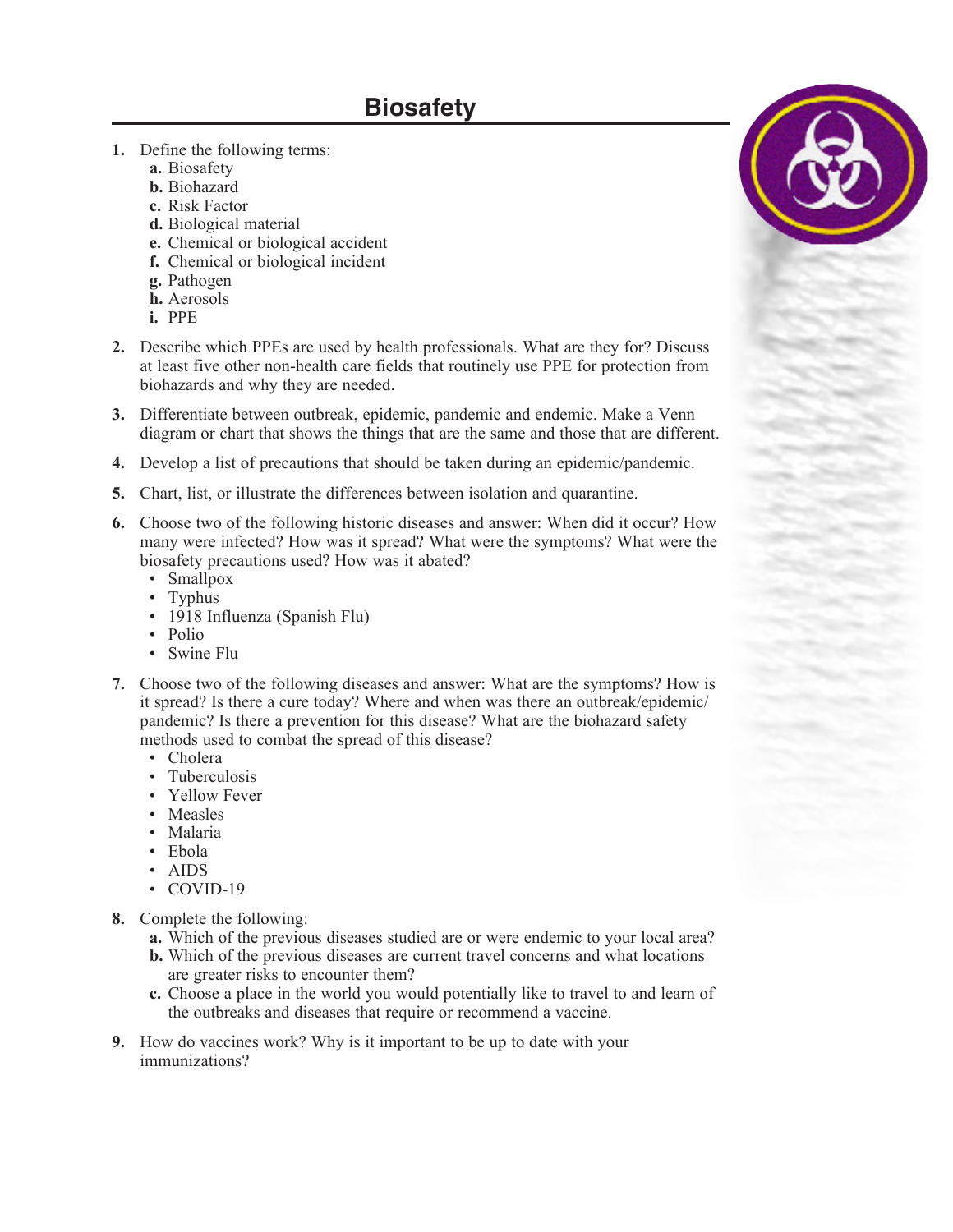- **10.** Name a national or global entity that assists in developing and applying disease prevention and control.
	- **a.** Where is this organization located?
	- **b.** What information does it relay and why is it important to know how to access that information?
- **11.** Explain why it is so important to remove medical gloves properly. Demonstrate the proper way to remove medical gloves without transferring pathogens from the gloves to your hands through the following exercise:
	- **a.** Coat your gloved hands with a simulated "pathogen" (such as Glo-Germ, cooking oil, ketchup, corn syrup, tempera paint, etc.).
	- **b.** Remove the gloves using proper technique without transferring any of the simulated "pathogen" to your skin or clothing.
	- **c.** Dispose of the gloves.
	- **d.** Clean up the mess.
- **12.** Regarding the cleaning of hands:
	- **a.** Why is hand washing recommended rather than hand sanitizing whenever possible?
	- **b.** What steps should be taken to make sure all parts of the hands are clean? Explain why it is important to follow each step.
	- **c.** What song have you found that is long enough that you can sing it completely while scrubbing your hands?
	- **d.** Why are the use of paper towels and/or air dryers preferable over cloth towels that will be used several times?
	- **e.** Make a video or other presentation to demonstrate to your instructor how to properly wash and dry your hands.
- **13.** Regarding hand sanitizer:
	- **a.** Why is 70% isopropyl alcohol the most effective concentration as the main cleansing sanitizer ingredient?
	- **b.** What is the correct way to use hand sanitizer?
	- **c.** Explain when it is appropriate to use hand sanitizer instead of soap and water.
- **14.** Regarding face masks:
	- **a.** Explain the rationale for using a homemade mask.
	- **b.** Learn how to improvise a face mask using materials commonly found around your home.
	- **c.** Research and make a face mask using ideal fabric and design per instructions.
	- **d.** Under what conditions would it be advantageous to upgrade to a certified commercial face mask?
- **15.** Regarding coughing:
	- **a.** Perform the following:
		- **i.** Position yourself 12 inches (30 cm) in front of a clean pane of glass or a mirror and cough on it. Observe the amount and distribution of the droplets produced by the cough. Clean the glass.
		- **ii.** While maintaining the same distance from the glass as with the uncovered cough, repeat by coughing into the crook of your arm. Compare the amount and distribution of droplets. Clean the glass.
		- **iii.** Repeat this exercise while wearing a mask. Compare the amount and distribution of droplets. Clean the glass when you are finished.
	- **b.** Based on your observations, identify what actions should be taken when coughing or sneezing to avoid contaminating other people.